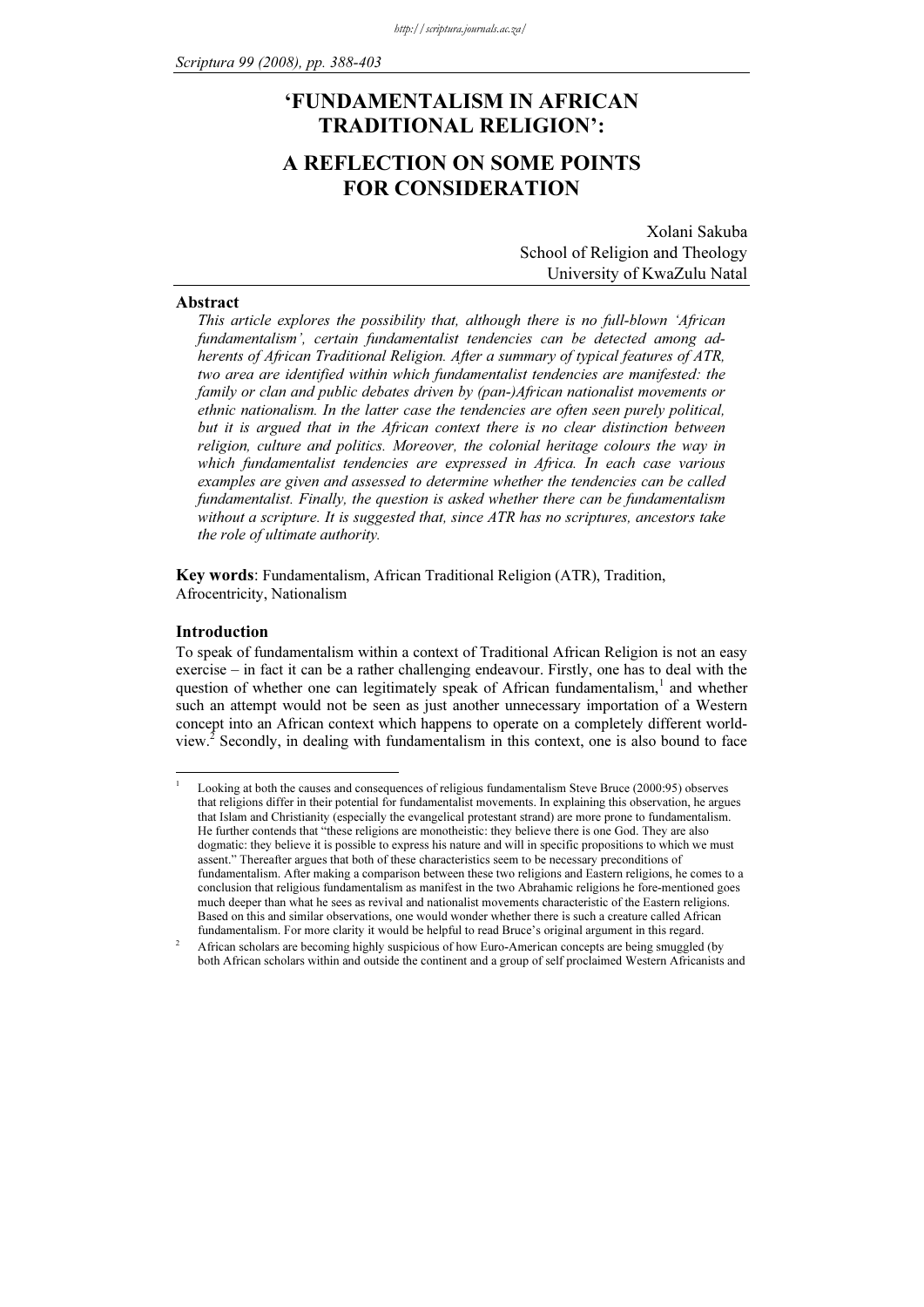$\overline{a}$ 

3

the challenges which come with the fact that one has no choice but to appreciate and be fair to the vastness of the African continent as well as the proliferation of various forms of African traditions, especially in terms of the challenge that these poses on any analysis of what is and what is not African.<sup>3</sup> This matter has been extensively exhausted elsewhere and therefore will not be undertaken in this paper except where it used to clarify a certain point.

Thirdly, when one speaks of African traditional religion you have to deal with the question of what does one mean by religion. Is African tradition a religion? What constitutes a religion and what qualifies African tradition as such? Some might argue that the term religion itself can be very fluid at times and therefore one needs to ask who defines what religion is on what basis? For example, when most people think of a religion, they immediately think of a supernatural being(s) who reveals him/herself at some point in time in his/her own discretion. Concomitantly, people start to think about written documents in which various acts of such a revelation is captured. In other words once you mention religion people start to think of the Quran, the Bible, Bhagavad-Gita, and The Torah. Against this backdrop therefore, some might argue that one has no option but to unpack firstly what he or she means by religion.

Although these are fairly good and relevant starting points for a paper such as this one and are in a way part of long nights of deliberation preceding this paper, I prefer to leave this part to my learned experts within the field of religious studies and pay more attention on what I call 'fundamentalist tendencies' versus fundamentalism within a traditional African religious context.

The first part of this presentation looks at some of the basic features of African traditional religion, especially those features which make ATR unique or different from other world religions. I do this as a way of creating a background for some of the claims I will be making as we proceed further. After that, I go further to look at how fundamentalistic tendencies manifest themselves in various ways and in different levels of our society. In this section, I begin by looking at how fundamentalistic tendencies manifest themselves in a traditional African family setting, such as family meetings and ritual gatherings as well as how such manifestations find their way into public debates especially with regards to debates that deal with current affairs within our societies. The second part of this section on the other hand looks at how fundamentalistic tendencies, which

anthropologists) into African contexts and passed off as African religion or philosophy (see Mcgaffey 1981:248). Perhaps the most sophisticated and detailed analytical response to this phenomenon is that of a Zairean scholar and philosopher VY Mudimbe in his famous book "The invention of Africa: gnosis, philosophy, and the order of knowledge" published in 1988, where he (after arguing that contemporary African scholars/contemporary African scholarship is still operating in paradigms which are rooted in Western epistemological frameworks) proposes alternative ways which may lead to a possibility of a truly African epistemological breakthrough. This concern is also reflected in a number of questions that are being raised with regards to a gullible use of a number concepts which some (scholars) believe are entrenched in Western epistemological paradigms. Such concepts, to name just a few, include commonly used notions such as education, the nation, democracy, history, African renaissance, notions of development, as well as those of philosophy. Also see Harvey J Sindima's critique of both Placide Temples' Bantu Philosophy how his (Tempel's) line of thinking (which according to Sindima (1995:130-135) seeks to explain an African worldview through Western paradigms) finds new expression in the works of two prominent Catholic African Christian theologians, Vincent Mulago and Alex Kagame. Perhaps also interesting is Kwame Appiah's critique of Du Bois' conception of race (see Appiah's chapter on race in, In my fathers house: Africa in the philosophy of culture 1992, Oxford University Press).

Again African scholars have been raising a number of serious questions with regards to a number of interdisciplinary discourses on Africa. Most of these questions include questions such as, who qualifies as an African, how one can define one's African-ness, can one speak of Africa as though it was a homogeneous village operating on commonly shared values, etc.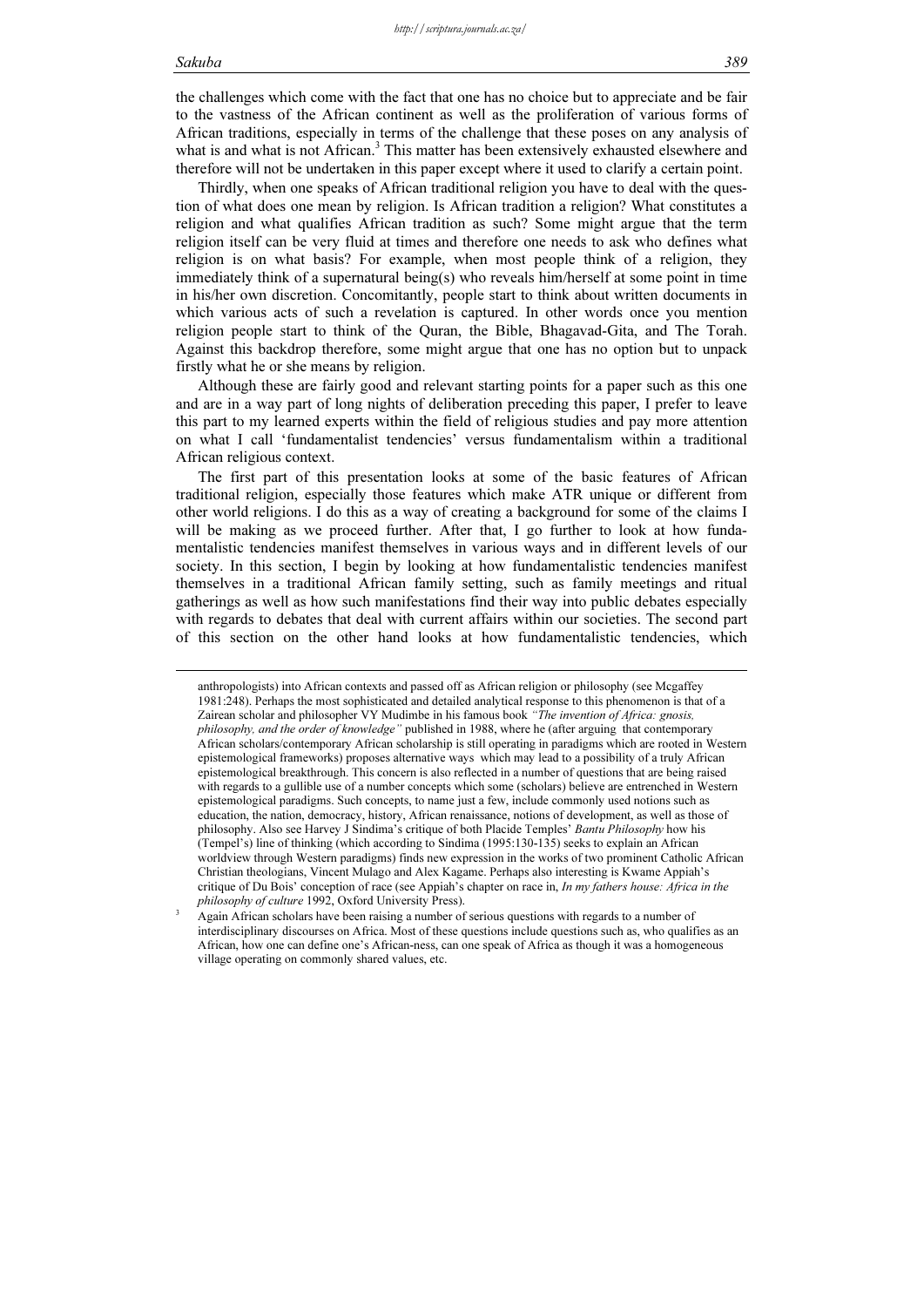sometimes translate into full blown fundamentalism, find expression in African nationalist movements such as Pan-Africanism and Afrocentrism. I then conclude by briefly making a few comments with regards to the fact that this seems to be a seriously under-researched topic and that perhaps scholars should start to think seriously about investing their research expertise in this topic. Before we proceed, there are two more things which I think I should explain. Firstly, as you read further, you will soon notice that I start by referring to the phenomenon in question as fundamentalistic tendencies. And then lately this phrase sorts of disappears (and reappears) along the way as I begin to use 'fundamentalism'. I am quite aware that this might come across as inconsistency.

Well, it is not. The truth is I simply prefer to use 'fundamentalistic tendencies' when I refer to certain specific behaviours while I prefer to use 'fundamentalism' each and every time I refer to the phenomenon in general. Secondly, you will soon discover that mine is really not to express or to raise concerns about the perils of African fundamentalism, nor is it a negative review of the entire phenomena. Instead, motivated by an understanding that at the centre of this phenomenon is a general feeling, amongst adherents of a particular religion that certain aspects which are fundamental to their religion are being compromised on the altar of modernisation and globalisation, this paper seeks to show that Africans too at times, albeit in different ways, do share and express the same view(s). In other words, mine is merely to say do not be mistaken, fundamentalism is alive and kicking African traditional religion.

#### African Traditional Religion: A unique Phenomenon

Before we look at various forms of fundamentalist religious tendencies/fundamentalism within a traditional African religious context, it is imperative that we take some time and reflect on some of the features that characterise what we call African traditional religion. Firstly, unlike Abrahamic Religions, African traditional religion(s) does not subscribe to the idea of conversion.<sup>4</sup> In other words all adherents of ATR are born into a religious realm. One may further argue that in some circles even the very act of conceiving a child can be seen as a response to a religious call, a conscious endeavour to preserve life, or to strengthen the family as a way of preserving the legacy of one's clan.

Secondly, ATR finds expression in everything that an African does. As Sindima (1995:126) puts it:

The African universe is one full of life – life transcending itself through fecundity. In its abundant creativity, life continues to cross frontiers and breaking forth into new dimensions, always recreating itself, thereby presenting humankind with ever new possibilities. This self-transcending life is not just 'nature life,' that is material; it is also sacred life. Nature, life, is sacred by origin in the African world, because it is given by God. By the fact of its divine origin the question of life becomes a spiritual issue. Since the cosmos is spiritual, then all considerations about human life have religio-moral implications as well as political ramifications. This means that the question of human life cannot be fully depressed until the religious and moral and political questions have been answered; life has always to be seen in its totality.

In other words, a *teleos* of one's behaviour may be directly or indirectly determined by what is understood to be right in the eyes of the ancestors who are the sole custodians of their respective clans. Thirdly, because African traditional religion is not an evangelical

<sup>4</sup> I must confess that I do not know how to refer to those white sangomas who claim to have now become experts on traditional African religion.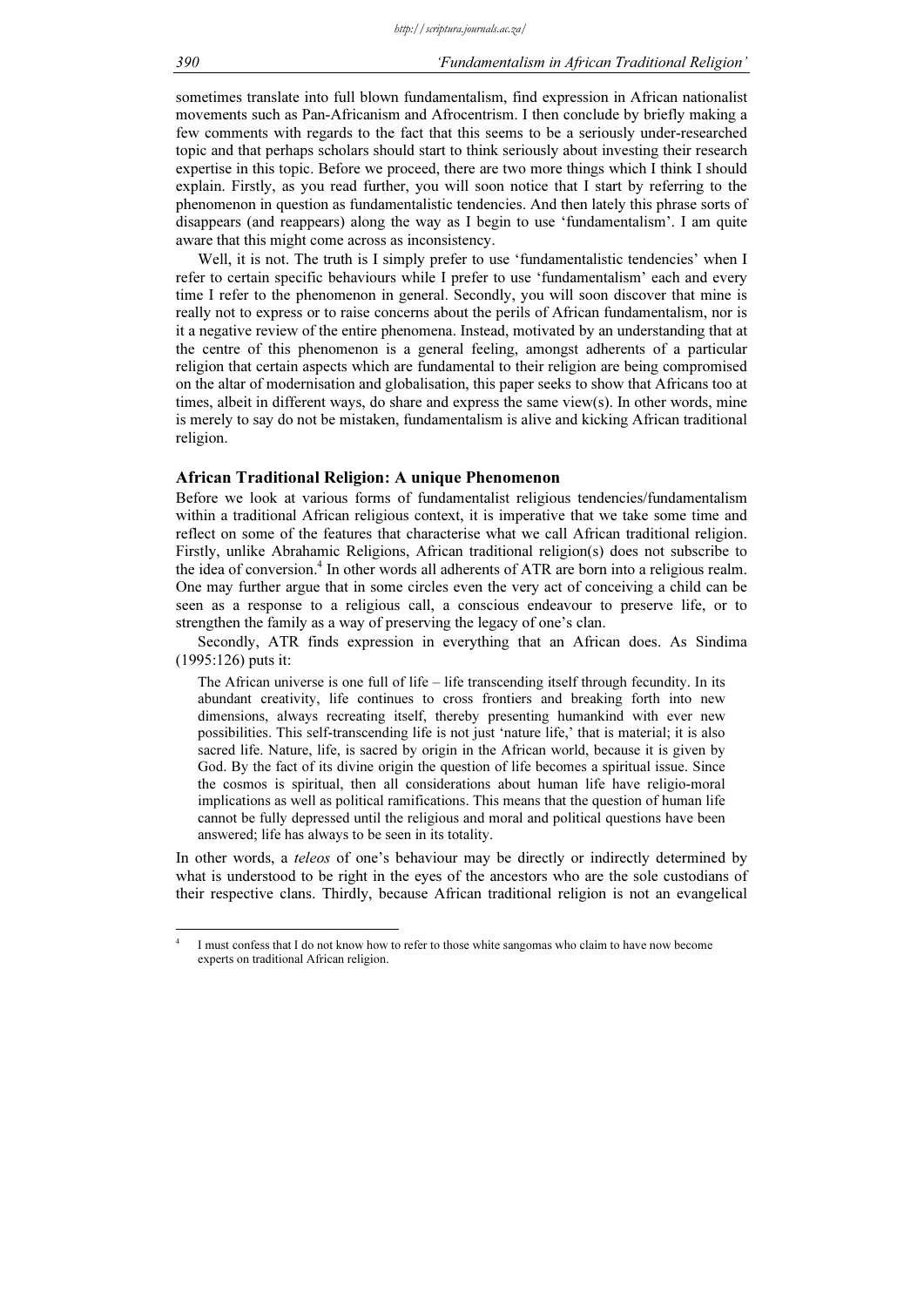#### Sakuba 391 | 391 | 392 | 393 | 393 | 393 | 393 | 393 | 393 | 394 | 395 | 396 | 397 | 398 | 398 | 398 | 398 | 39

 $\overline{a}$ 

This could mean a number of things. Firstly, this could then mean that extremely conservative parents, who do not allow their children to part-take in certain things simply because the parents in question see those things as complete antithesis of tradition, may be labelled as a fundamentalist. Secondly, all those individuals or groups who take it upon themselves to make public comments about how atrocious it is that people are negating their traditions for foreign religions can surely be tagged as religious fundamentalists. Thirdly, all those Africans who earnestly believe that the supreme integrity of their ethnic groups is under siege from external adversaries and thereby feel compelled to protect it by any means possible are by any means fundamentalists. Fourthly, all those Africans who, although they have officially adopted religions which originate outside the African continent, are still earnestly investing most of their time on making sure that not only do they retrieve fundamental aspects of African traditional religion, but they also preserve them for future generations, are fundamentalists albeit of a different kind. Last but not least, all those Africans both on the mother continent and in the Diaspora, who are vigorously calling for the unity of all Africans, afro-centric ways of understanding and responding to reality, as well as those who through arts and poetry dared to put African aesthetics on world stages believing that it deserves equal appreciation, can on the basis of the scope of African traditional religion be referred to as African fundamentalists.

## Various Manifestations of Fundamentalist Tendencies in African Traditional Religion.

#### Fundamentalist Tendencies in a Context of an African Family/Clan

Anyone who wants to understand fundamentalism in African traditional religion cannot afford to ignore fundamentalistic tendencies within a context of an African family. One has to remember that this is where one witnesses a series of clashes between the young generation, which prefers to see itself as more progressive and liberated, and an older generation which sometimes tends to be more conservative and traditional. It is within this context that certain fundamentalistic tendencies become apparent. Within this context there are two scenarios. The first scenario is where you find a family whereby everybody is basically progressive in their ways of thinking. In such a scenario, as progressive as they might be, parents<sup>7</sup> may still be viewed by their children as conservative and traditional. This is quite normal. For example the same progressive and enlightened parents may still make references to how their own parents taught them how to earn through hard work everything that they wanted, as opposed to how children these days expect to just get

<sup>5</sup> No wonder the social dimension of Christianity which finds expression on an emphasis on Christian praxis became the driving force that characterise both Black and liberation theologies which happen to be official mouthpieces of the African bloc both locally and in the Diaspora.

<sup>6</sup> For a concise succinct view on the notion of sin in African traditional religion see Mbiti, (1964, 1989), and Sawyer, (1964).

<sup>7</sup> In a traditional African society, it's very important to note that a parent can be anyone or any person within your immediate family, clan, or even your community who happens to be as old as your own parents.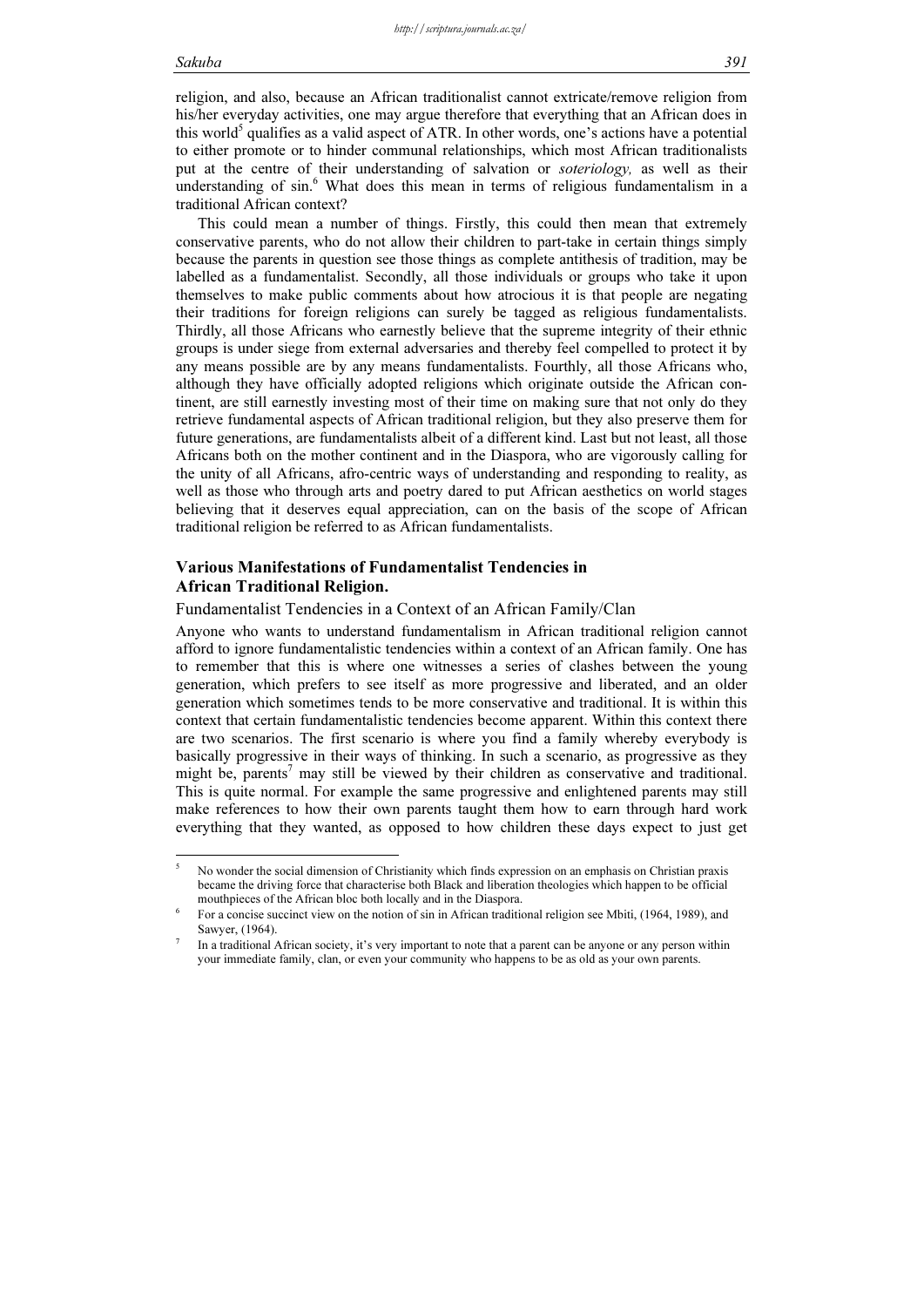everything that they want without earning it. Again this is normal. Similarly, the same parents as understanding as they may be may still demand respect from their children, while still lenient when it comes to certain issues. Children might not like this due to different understandings of what is respect between them and their parents. Surely there is nothing abnormal about this as it happens in all nations. Once again, some parents may still value their traditional customs and all that these may entail. They may even expect their children to follow suit. Last but not least, the same modern parents may prefer an authoritarian approach in terms of raising their children. Is this fundamentalism? No. Let us take a look at the second scenario.

Here you have parents who are (usually a father) pathologically or almost obsessively concerned about how his/her family should be brought up in a way that does not deviate from certain traditional fundamentals within their tradition. That is not all; such parents would earnestly keep an eye on every move within his or her family to make sure that things are done appropriately and in accordance with tradition. One should keep in mind that there is a huge difference between the picture I am trying to draw here and the case of a person for whom tradition is simply a matter of convenience. Here I am referring to those individuals whose actions are entirely rooted in genuine convictions about what is right and wrong, pure and profane, as far as tradition is concerned. Here you are looking at people who have gone to the extremes of disowning their children and their families on the basis that they have gone against the truth. You are also looking at people who in some cases have gone as far as to repeatedly abuse their children and spouses for the sake of the truth. You are looking at people who are sitting in jails for killing their spouses on the basis that a wife usually did not show any respect to his husband who according to tradition is the head and cannot be questioned. The irony is that such cases are usually categorised as domestic abuse or violence and never as domestic religious wars or disputes. This is the scenario I am referring to characteristic of fundamentalistic tendencies in traditional African families. Actually, this is fundamentalism. Once again I want to stress that there is abuse (both men and women) in traditional African communities; however, there is a huge difference between common forms of abuse and those that are committed by someone who is genuinely convinced that he or she is fulfilling a religious call.

This usually does not end there. There are times when certain individuals with fundamentalistic tendencies get an opportunity to be together. This usually takes place in a family meeting or gathering whereby all members of a certain clan meet to discuss a dilemma that has befallen the family or clan. Another typical example is when there is a funeral or a traditional feast that usually follows after a ritual has been performed. Meetings such as these usually create a perfect space for local fundamentalists to share their thoughts. Topics in these gatherings usually evolve around unruly wives and children who have turned their backs on tradition, but most importantly, how to deal with such cases of abomination. Again it is also in these gatherings that one witnesses huge verbal fights about what tradition teaches as well as how the young generation is out to undermine those pillars. On a worse scenario, families break. Brothers become worse enemies. Remember there will always be more liberals who are seen as embodiments of evil. This is a group that includes those who are seen to have brought shame and disgrace to their clans and their communities. Have you ever wondered why youngsters exile themselves in big cities and only return home after certain people have died? Now you know.

In this scenario you also have old women who are sometimes accused of witchcraft. With witchcraft being seen as the ultimate sin within a traditional African society, one can only imagine what these poor people go through.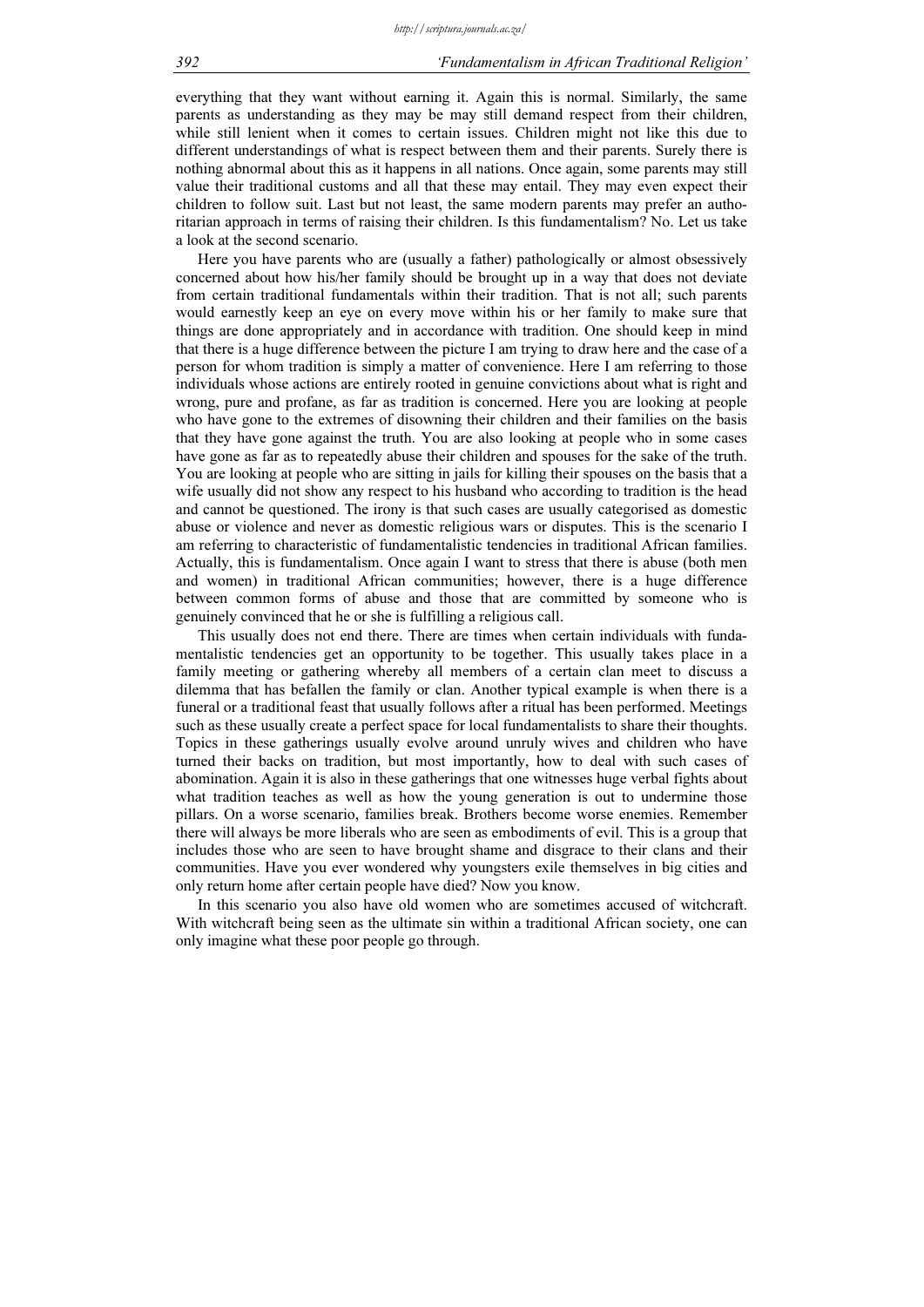$\overline{a}$ 

There is another area where these fundamentalistic tendencies reappear. That is an area of public debates. Unlike in a context whereby you are dealing with family members or members of the same clan working out their internal issues, in this context one is dealing with people from different families and clans engaged in a palaver. My classical example of where these public debates take place is in a public transport. You would be amazed by the level of discussions that are taking place in these trains and buses. Another perfect platform comes in a form of radio talk-shows. Whether its television, talk-shows or radio talk-shows it's all the same. The third platform is newspapers, especially the comments page. African traditionalists with fundamentalistic personalities use these spaces very creatively. On trains, people become engaged in heated debates about a number of issues. Some debates continue for a week or a month until some thing new comes up. Behind these debates are current issues such as gay and lesbians, same-sex-marriage, the ban on corporal punishment in schools, teenage pregnancy and many more. If one listens to these debates it is quite easy to see who is a fundamentalist and who is not. What is also interesting about these debates is that African traditional fundamentalists get an opportunity to share a stage with African Christian fundamentalists.

I want to re-emphasise that any account of fundamentalism in an African traditional society cannot afford to ignore what takes place in these spaces, more so because African Traditional Religion finds expression in all spheres of life and at all times.

Fundamentalist Tendencies in African Nationalist Movements as well as in Ethnic Nationalism

Traces of fundamentalism in African nationalist movements are probably the most difficult to detect. Three reasons in particular seem to contribute to this situation. Firstly, most of these nationalist movements emerged in the Diaspora and that may raise a number of questions in terms of their status as authentically African movements. Secondly, some might argue that the main agenda with in these movements has more to do with sociopolitical circumstances of the black communities in the Diaspora and far less with issues of religion.

In the light of the possibility that such arguments may arise, it is fitting that we remind ourselves that any argument which supports the existence of fundamentalistic tendencies within an African traditional context exist can only hold water when approached from the point of view of what is African traditional religion. For example, if we say African traditional religion permeates all spheres of life whether domestically, socially, politically, or philosophically, one may argue that the entire project of the negritude, Pan-Africanism, or that of Afro-centrism is a religious expression even though some adherents in question may not always be aware of this fact – most of the time due to a number of reasons. $\dot{\ }$  $\overline{a}$ 

In conjunction with that, one may therefore be justified in arguing that most struggles that Africans are involved in should not be seen only from the perspective of the implications they may have practically, for there is also a spiritual dimension to some of these struggles.

To understand what I am saying here one needs to look no further than Molefi Asante,<sup>9</sup> known in some circles as the father of Afrocentrism. In his book entitled 'Afrocentricity'

<sup>8</sup> Just as Africans were not aware that they were black until they made contacts firstly with Arabs and then with white people, to most Africans, African religion is still merely a way of life.

<sup>9</sup> Molefi Asante, born in Georgia in 1942, originally christened Arthur Lee Smith, is a professor and chairperson of the Department of African Studies at Temple University in the United States.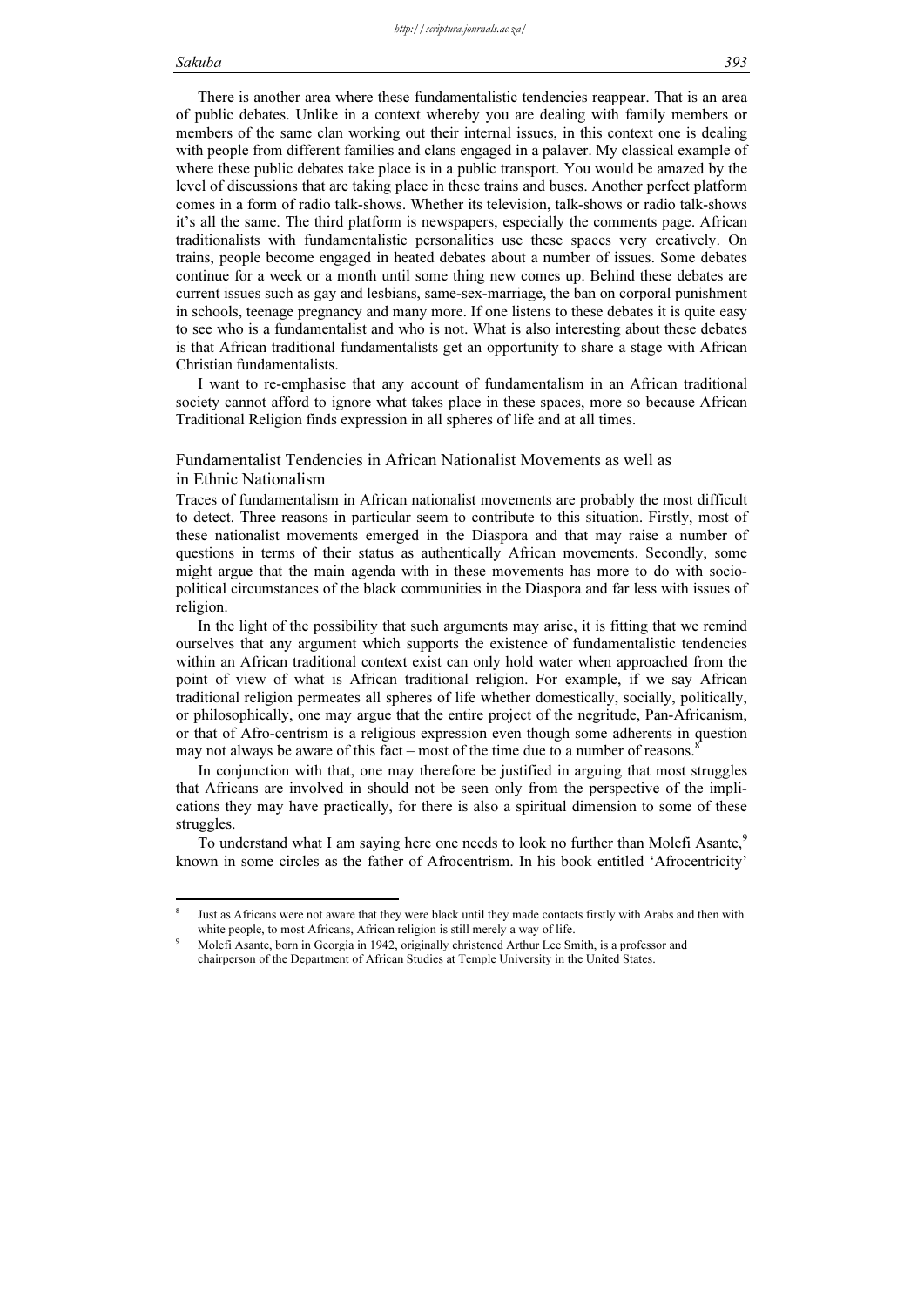published in 1988, in a fashion that is only typical of a religious leader starting a sermon, Asante (1988:1) opens by telling his audience that the text he is about to share offers:

a philosophical inquiry into the future of the Afrocentric perspective and a 'Testament of  $Nija'$ , the ideology of victorious thought. (My emphasis)

Like a joyful and loyal devotee/servant whose mission is to spread the good-news, he proclaims:

Afrocentricity is the centrepiece of human regeneration. To the degree that it is incurporated into the lives of millions of Africans on the continent and in the Diaspora, it will become revolutionary. It is purposeful, giving a true sense of destiny based upon the facts of history and experience.<sup>11</sup>

Soon after that, he addresses his potential convents firstly by issuing a warning to 'thosewho-have-not-yet-seen-the-truth':

The psychology of the African without Afrocentricity has become a matter of great concern. Instead of looking out from one's centre, the non-Afrocentric person operates in a manner that is negatively predictable. The person's symbols, lifestyles, and manners are contradictory and thereby destructive to personal and collective growth and development. Unable to call upon the power of ancestors, because one does not know them; without an ideology of heritage, because one does not respect one's own prophets; the person is like an ant trying to move a large piece of garbage only to find out that it will not move.<sup>12</sup>

After a few words about how his religion (Afrocentricity) will transform Africa and necessarily influence European and Asian thought, he goes on to introduce a number of prophets. Included in his list are Garvey, Du Bois, Fanon, Nkrumah, Muhammed, Malcom and Karenga. Having spent some time explaining African traditional religion in Afrocentric terms, following in the footsteps of 'Prophet Karenga' he warns his audience against syncretism. Elsewhere, he continues his teaching:

Afrocentricity teaches us to honour Jamestown where the first bloods truly destined touched the American earth; to honour Thebes, the most sacred city; to honour Oshogbo where the healing waters flow; to honour Lake Bosumtwi where the God of Africa dwells; to honour the sacred spot where Nat Turner planned his revolt against Virginia. We have within our own history the most sacred and holiest places on earth. Afrocentricism directs us to visit them and meditate on the power of our ancestors. Turning one's head to Mecca is symbolic of the same cultural insistence which keeps the convert looking in the direction of another's culture, not his own. Since for the Afrocentric person, our God is everywhere present, this particular ritual is not understandable.<sup>13</sup>

Having said all that Asante (1988:22-24) then introduces *Njia*: 'The way', which he refers to as the collective expression of the Afrocentric worldview which is grounded in the historical experience of the African people.<sup>14</sup> Njia represents the inspired Afrocentric spirit found in the traditions of African-Americans and the spiritual survival of an African essence in America – it is found among African Americans but also exists in several African countries.<sup>15</sup> Njia becomes the main source of meditative activities and spiritual

<sup>&</sup>lt;sup>10</sup> Asante (1988:1).

<sup>&</sup>lt;sup>11</sup> *Ibid.* 12 *Ibid.* 13 Asante (1988:4).

<sup>&</sup>lt;sup>14</sup> Asante (1988:22).

<sup>15</sup> Ibid.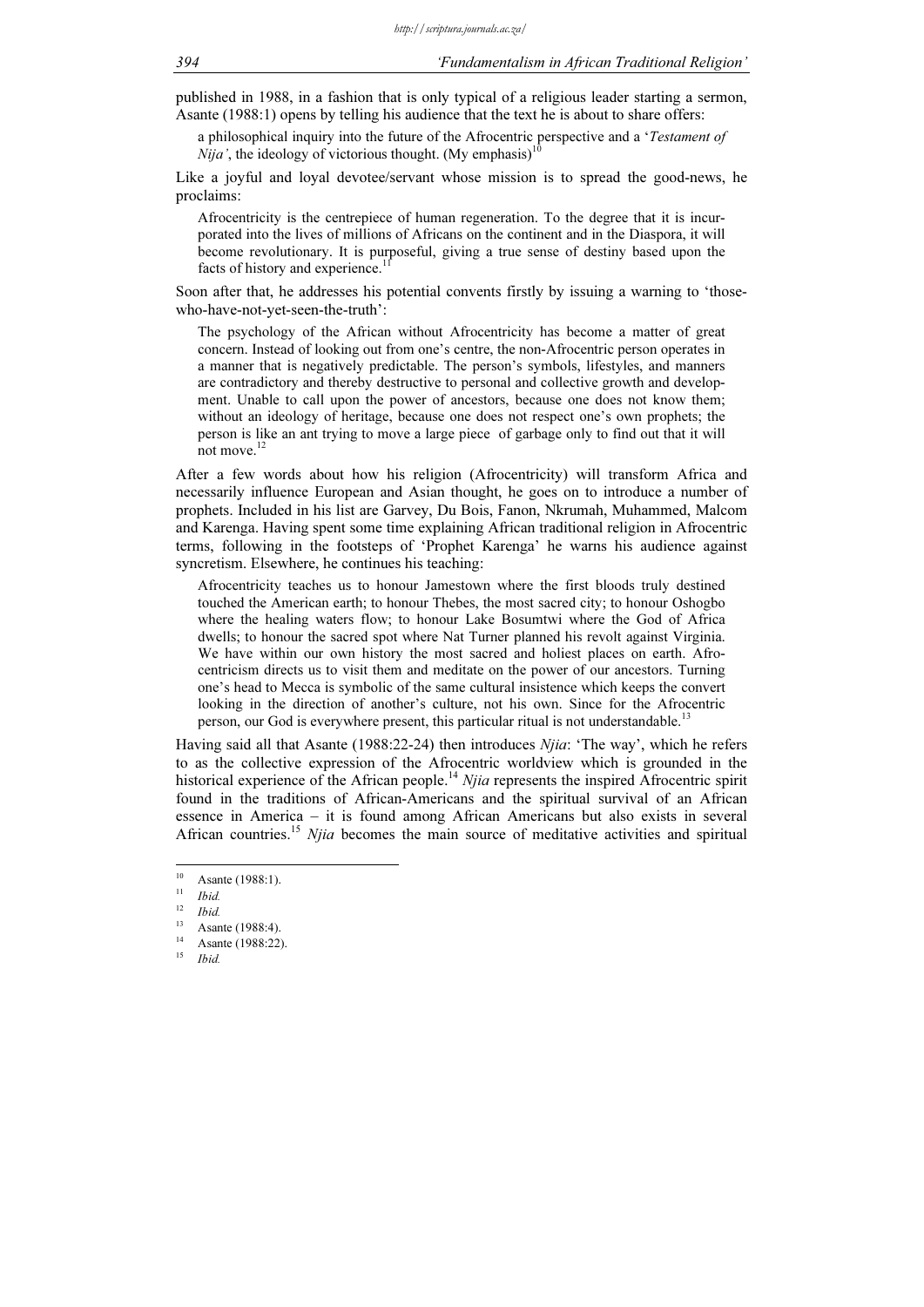growth.<sup>16</sup> When  $Njia$  is accepted, all things seem new, old things no longer please or seem adequate – Njia establishes a link to our fundamental, primordial truths.<sup>17</sup> Asante further explains that practices of Njia and teachings of Njia constitute the beginning of reconstruction. It bases reconstruction on Afrocentricity which becomes sacred to its teachings – Njia is both the name of the book and the name of the gathering for when you meet in Njia you gather around the teachings of *Njia*. There are six parts to a *Njia* meeting which are designed to incorporate the spirit into a functional aspect of life. These are:

- Libation -
- Poetry, music creativity and expression -
- Nommo: generative Word Power -
- Affirmation -
- Teachings from Njia -
- Libation to Posterity

This is a pattern which has become a permanent part of  $Njia$  and does not vary.<sup>18</sup>

Perhaps the most striking example of African fundamentalistic sentiments finds expression in a powerful prose titled *'African fundamentalism'* by Murcus Garvey,<sup>19</sup> a Jamaican Pan-Africanist, in 1925 during his time in America:

A Racial Hierarchy and Empire for Negroes Negro's Faith must be Confidence in Self His Creed: One God. One Aim. One Destiny

The time has come for the Negro to forget and cast behind him his hero worship and adoration of other races, and to start out immediately to create and emulate heroes of his own. We must canonize our own saints, create our own martyrs, and elevate to positions of fame and honour black men and women who have made their distinct contributions to our racial history. Sojourner Truth is worthy of the place of sainthood alongside of Joan of Arc: Crispus Attucks and George William Gordon are entitled to the halo of martyrdom with no less glory than that of the martyrs of any other race. Toussaint L'Ouverture's brilliancy as a soldier and statesman outshone that of a Cromwell, Napoleon and Washington; hence, he is entitled to the highest place as a hero among men. Africa has produced countless numbers of men and women, in war and in peace, whose lustre and bravery outshine that of any other people. Then why not see good and perfection in ourselves? We must inspire a literature and promulgate a doctrine of our own without any apologies to the powers that be. The right is ours and God's. Let contrary sentiment and cross opinions go to the winds. Opposition to race independence is the weapon of the enemy to defeat the hopes of an unfortunate people. We are entitled to our own opinions and not obligated to or bound by the opinions of others.

If others laugh at you, return the laughter to them; if they mimic you, return the compliment with equal force. They have no more right to dishonour, disrespect and disregard your feeling and manhood than you have in dealing with them. Honour them when they honour you, disrespect and disregard them when they vilely treat you. Their arrogance is but skin deep and an assumption that has no foundation in morals or in law. They have sprung from the same family tree of obscurity as we have; their history is as rude in its primitiveness as ours; their ancestors ran wild and naked, lived in caves and in

<sup>&</sup>lt;sup>16</sup> *Ibid.*<br><sup>17</sup> *Ibid.*<br><sup>18</sup> Asante (1988:24).

<sup>19</sup> For more on Garvey's African fundamentalism see Robert A. Hall and Barbara Bair (1987).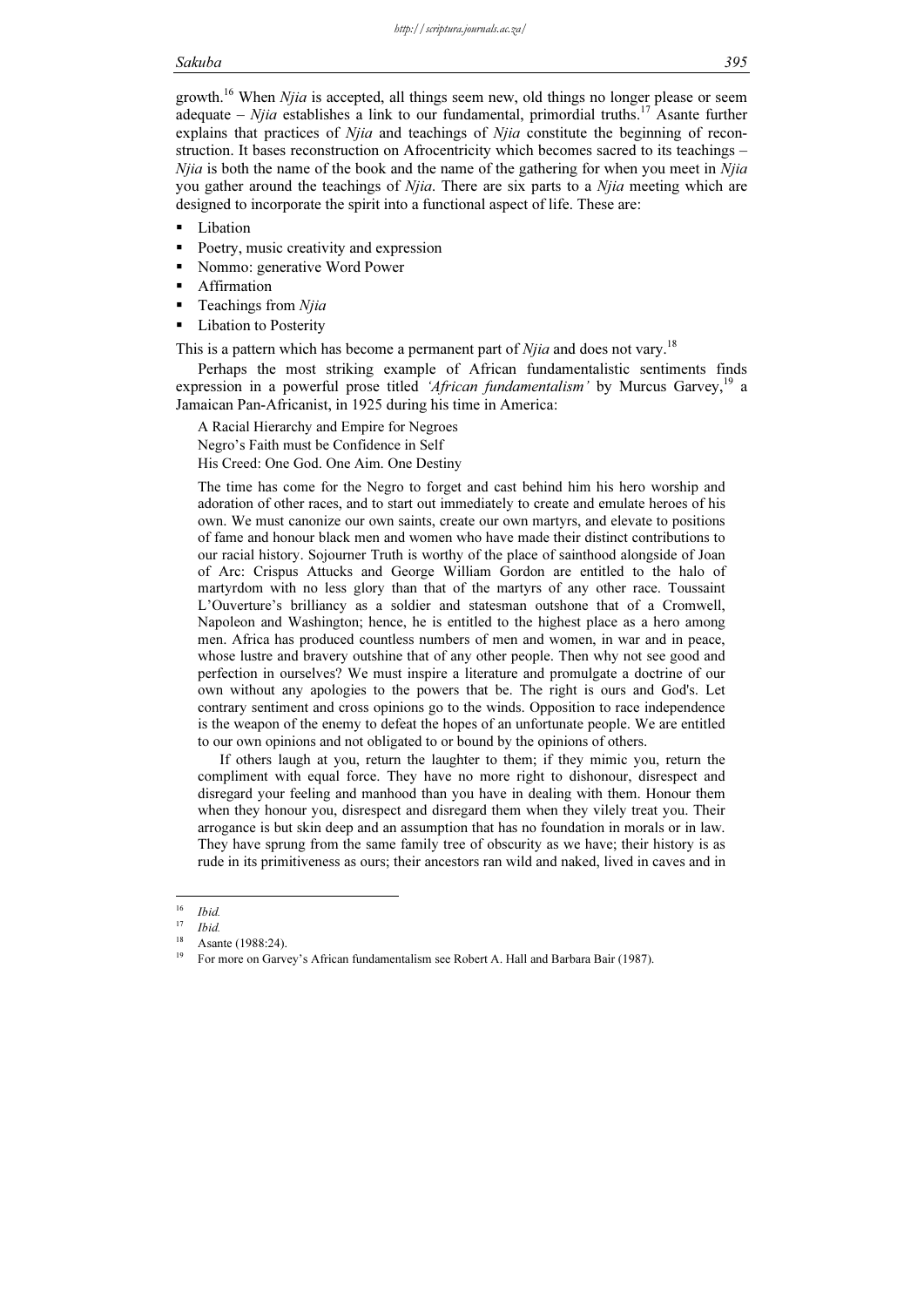branches of trees, like monkeys, as ours; they made human sacrifices, ate the flesh of their own dead and the raw meat of the wild beast for centuries even as they accuse us of doing; their cannibalism was more prolonged than ours; when we were embracing the arts and sciences on the banks of the Nile their ancestors were still drinking human blood and eating out of the skulls of their conquered dead; when our civilization had reached the noonday of progress they were still running naked and sleeping in holes and caves with rats, bats and other insects and animals. After we had already fathomed the mystery of the stars and reduced the heavenly constellations to minute and regular calculus they were still backwoodsmen, living in ignorance and blatant darkness.

The world today is indebted to us for the benefits of civilization. They stole our arts and sciences from Africa. Then why should we be ashamed of ourselves? Their modem improvements are but duplicates of a grander civilization that we reflected thousands of years ago, without the advantage of what is buried and still hidden, to be resurrected and reintroduced by the intelligence of our generation and our posterity. Why should we be discouraged because somebody laughs at us today? Who can tell what tomorrow will bring forth? Did they not laugh at Moses, Christ and Mohammed? Was there not a Carthage, Greece and Rome? We see and have changes every day, so pray, work, be steadfast and be not dismayed.

As the Jew is held together by his religion, the white races by the assumption and the unwritten law of superiority, and the Mongolian by the precious tie of blood, so likewise the Negro must be united in one grand racial hierarchy. Our union must know no clime, boundary or nationality. Like the great Church of Rome, Negroes the world over must practice one faith, that of Confidence in themselves, with One God! One Aim! One Destiny! Let no religious scruples, no political machination divide us, but let us hold together under all climes and in every country, making among ourselves a Racial Empire upon which 'the sun shall never set.'

Let no voice but your own speak to you from the depths. Let no influence but your own rouse you in time of peace and time of war; hear all, but attend only to that which concerns you. Your allegiance shall be to your God, then to your family, race and country. Remember always that the Jew in his political and economic urge is always first a Jew; the white man is first a white man under all circumstances, and you can do no less than being first and always a Negro, and then all else will take care of itself. Let no one inoculate you with evil doctrines to suit their own conveniences. There is no humanity before that which starts with yourself, 'Charity begins at home.' First, to thyself be true, and 'thou canst not then be false to any man.'

God and Nature first made us what we are, and then out of our own created genius we make ourselves what we want to be. Follow always that great law. Let the sky and God be our limit and Eternity our measurement. There is no height to which we cannot climb by using the active intelligence of our own minds. Mind creates, and as much as we desire in Nature we can have through the creation of our own minds. Being at present the scientifically weaker race, you shall treat others only as they treat you; but in your homes and everywhere possible you must teach the higher development of science to your children; and be sure to develop a race of scientists par excellence, for in science and religion lies our only hope to withstand the evil designs of modern materialism. Never forget your God. Remember, we live, work and pray for the establishing of a great and binding racial hierarchy, the founding of a racial empire whose only natural, spiritual and political limits shall be God and 'Africa, at home and abroad.'

(New York, the Negro World, June 6, 1925, Front Page Editorial)

As you read this section you might be asking yourself, where other African nationalists fit into this equation. If you are asking yourself that question I am glad. It means you are with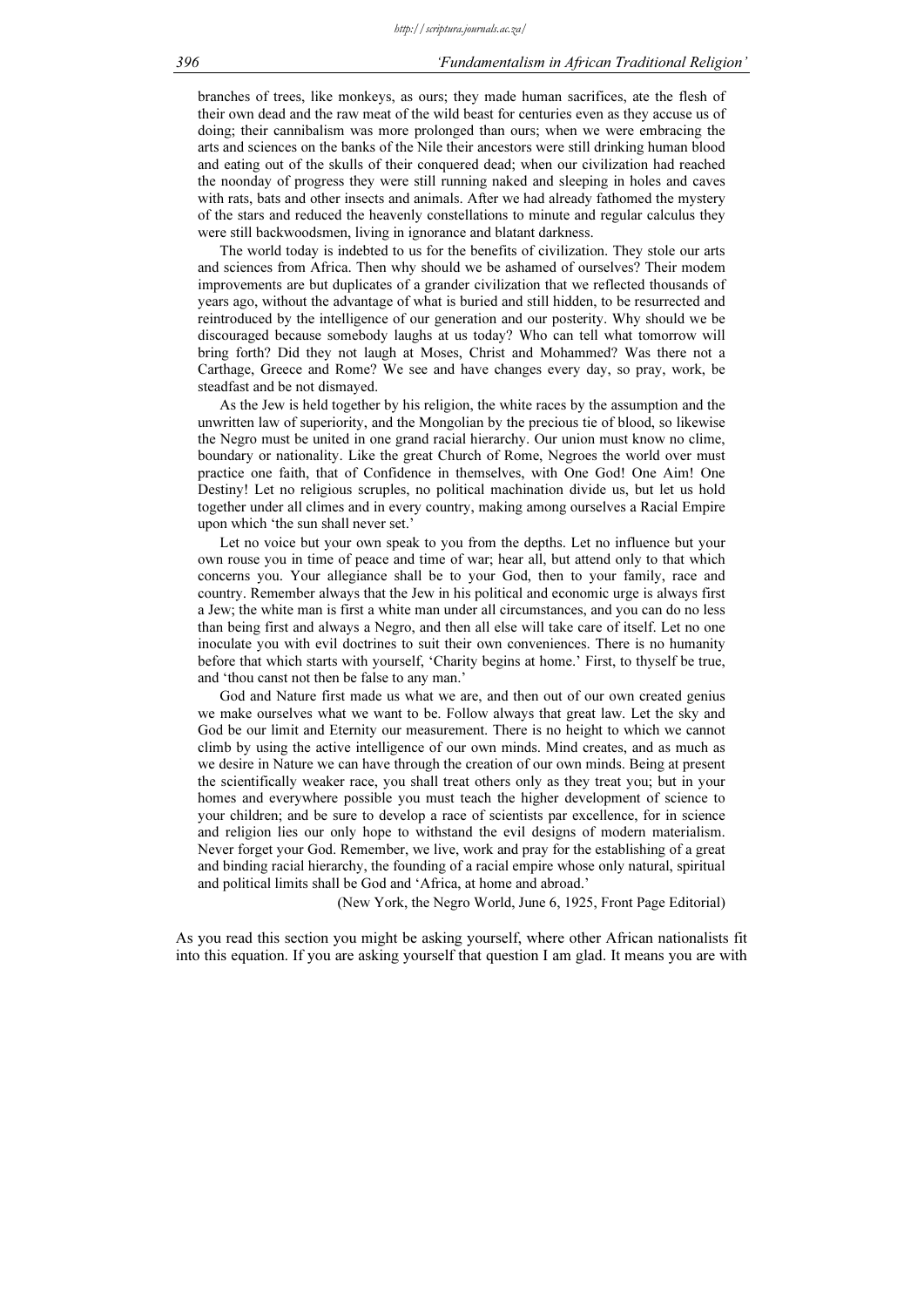me. If not, do not be concerned – it simply means that you are not familiar with this field of African discourse. Let us for example take Leopold Senghor a French groomed co-founder of negritude and former Senegalese president. Is he also a fundamentalist? No he is not. In my view, Senghor comes across as more progressive and liberal in his way of thinking. On those grounds, one could argue that he is more of an apologetic compared to Asante. For example, although you could say that he qualifies as an African traditionalist on the basis of the fact that there is no significant difference between African culture (which he spent almost his entire life trying to promote) and African tradition, unlike Asante, his conception or notion of culture seems to have been designed more for a Western audience.<sup>20</sup> The fact that Senghor seems to have had a number of reservations about certain aspects of African traditional religion<sup>21</sup> would not have been well received by Asante and those who share his thoughts. One can therefore conclude that Senghor belongs with all those who are likely to be seen by the likes of Asante as been corrupted by the ultimate evil (the West and all its distortions), perhaps in the same way that those who hold a liberal view within the Christian faith would be seen by protestant fundamentalists as been corrupted by modernist positivism. As a result, Senghor does not make it into Asante's list of prophets. This brings me to another point which I think is crucial at this stage of our discussion.

That is, apart from those figures to whom one could easily refer as fundamentalists, there are also those whom I prefer to call 'crypto-fundamentalists'. In this category one finds a number of African fundamentalists or people with fundamentalist tendencies, who nevertheless officially belong to one of the major world religions more especially Christianity and Islam. This is a very interesting group in the sense that perhaps seeing that theirs will never be taken serious, they choose to remain wherever they are (since many of them were brought up or even obtained their education through institutes run by these religious traditions) and use whatever platform or means possible to further their cause. One could argue that Asante is aware of this group of Africans. For example, in his list he includes Garvey (a Christian), Nkrumah (another Christian), as well as Muhammed and Malcolm (both Muslims). Once again, Senghor does not make it into this category. There are other figures who I think should be included in the list of those whom I call cryptofundamentalists. Those would be: Gabriel Setiloane, John Mbiti, Steve Biko, and Cheik Anta Diop.

In addition to African fundamentalistic tendencies within African nationalism, another phenomenon whereby African fundamentalist tendencies tend to be more common is that of ethnic nationalism, whereby ethnic identities are appropriated to promote a national agenda or whereby a national agenda is rooted on a particular group's ethnic identity. Closer to home a typical example of ethnic nationalism finds expression in what is known as 'Zulu Nationalism'. The Zulus under the auspices of the Inkatha Freedom Party (IFP) at some stage strongly believed that theirs was for the sake of the Zulu Tradition Culture. One should note, however, that while the majority of the Zulus display an attachment to their unique cultural identity on individual level, this ethnically defined identity does not necessarily translate into a common political affiliation (Hampton 1998:10). As much as it is true (precisely for reasons such as the one stated above) that one needs to look at cases such as this one carefully,<sup>22</sup> especially when issues of power and politics are involved, it is

See John Reed and Clive Wake, 1976. Senghor: prose and poetry. Melbourne: Oxford University Press, (69-75) and (96-99).<br><sup>21</sup> *Ibid* (37-42).

<sup>22</sup> For example, Hampton (1988:16) has made it clear that the decision of the IFP leadership to present its party as the defender of Zuluness had all the signs of instrumentalism. In other words more than anything else,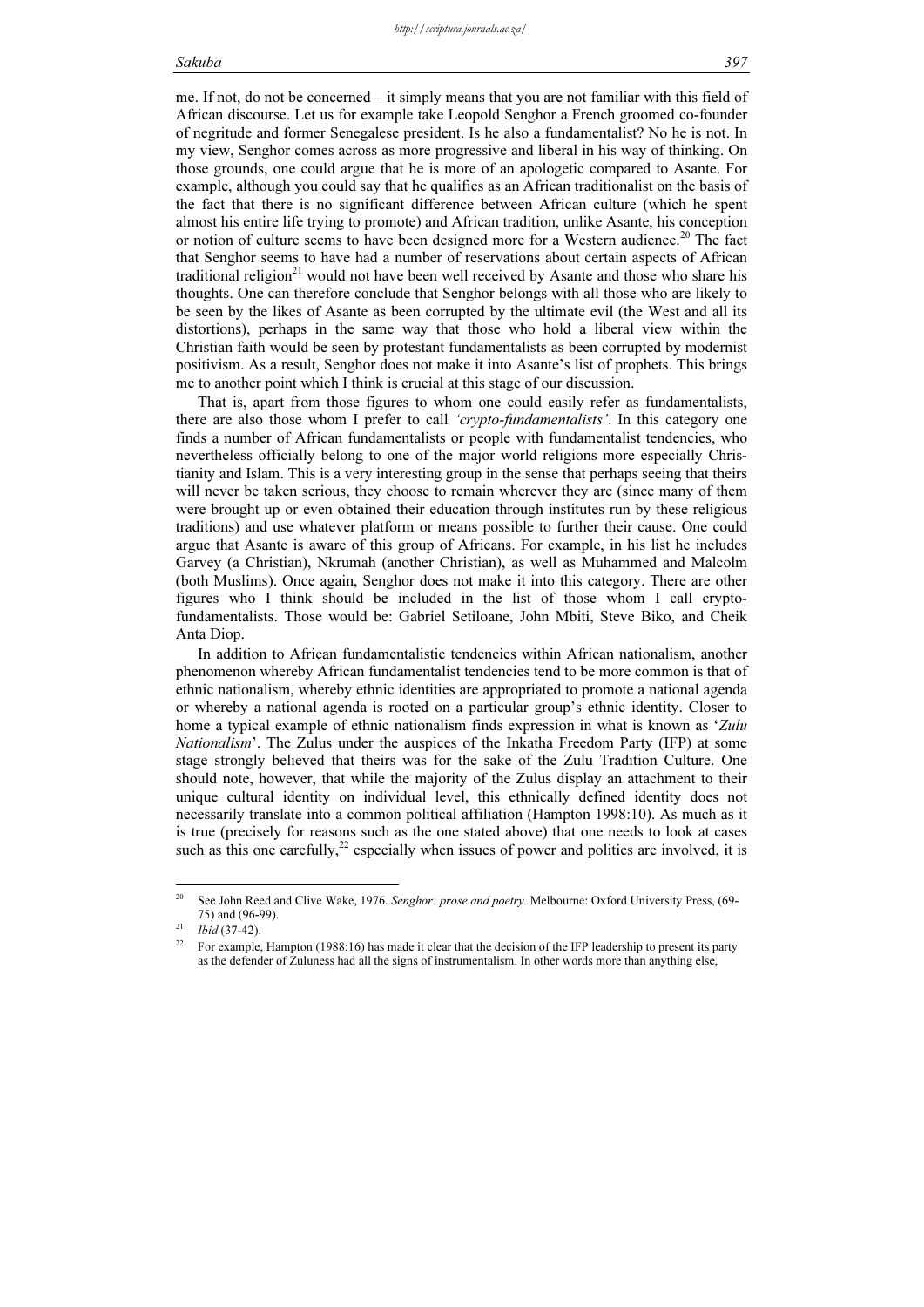also true that the approach which the leaders of the IFP followed in their campaigns aroused<sup>23</sup>in the Zulus genuine deep seated sentiments concerning their traditions and customs.<sup>24</sup> In other words, for those Zulu nationalists within the IFP, to whom issues of Zulu tradition and culture meant life and death, Inkatha was and still is the only hope for the reinstatement of an untainted and an authentic Zulu nation with all its former glory. However, it should be clear that despite Inkatha's efforts, Zulu ethnicity, arising on the basis of a shared cultural identity did not provide the basis for an all encompassing nationnalism, whereby the Zulus unite behind a common political agenda (Hampton (1998:10). Using Zulu culture and tradition as but one aspect of African traditional religion, on the basis of various forms of extremism, intolerance, expressions of supremacy of the Zulu culture and a series of violence which are characteristic of the IFP in the late eighties and early nineties, are but one form of religious fundamentalism in African traditional religion.

Last but not least, the same could be said of the conflict which left the entire world in shock in the nineties in the great lakes region particularly the Rwanda genocide. As much as some scholars<sup>25</sup> have quite correctly argued that the clash between the Hutus and the Tutsis of Rwanda was to a relatively large extent orchestrated by colonial agents who (through a policy of divide and rule) played these groups against each other by making one group believe that it was inherently superior than the other, it is also true that such incitements may have triggered already deep seated self-perceptions of superiority which amongst other things surfaced out of traditional religious consciousness of superiority. As Bruce (200:9) puts it:

Religion is not just a convenient sign of difference (like the contrasting colour shirts of opposing football teams); it is also often deeply embedded in the sense of ethnic or national identity. It provides each side with a justification for seeing itself as superior (we obey God) and the enemy as inferior (they are infidel)… Fundamentalism may derive its character not just from arguments with some body of believers about what god requires but also from largely secular nationalist struggles. We will not understand fundamentalism if we try to divorce it from the social, economic and political contexts in which it arises.

Is the reciprocal relationship between fundamentalism and nationalism unique in African traditional religion? Is there no relationship between fundamentalism and nationalism in religions such as Christianity, Islam, Judaism, Buddhism, etcetera? History tells us that the truth is the opposite. Ruthven<sup>26</sup> (2004:129) argues that while some scholars see

Inkatha leadership sought to use Zulu ethnicity as an ideology to justify the preservation of its regional power base. For more on ethnic nationalism see an essay by Walker Connor, "A nation is a nation, is a state, is an ethnic group" in Hutchinson and Smith (1994:36-46), Hutchinson (1994:40), and Crowford Young, "Nationalism and ethnic conflict in Africa" in Guibernau and Hutchinson (2001:143-163).

<sup>&</sup>lt;sup>23</sup> More especially amongst the rural IFP constituencies of KZN, where the Amakhosi (chiefs) and the Izinduna (headsmen) were and are still in control (not that there were other rural IFP constituencies other than those in KZN).

<sup>&</sup>lt;sup>24</sup> Commenting in this issue Campbell (1992:614-621) observed that Inkatha enjoyed more success in areas wherein community elders found their authority and status challenged by the youth.

<sup>&</sup>lt;sup>25</sup> For example, see a brilliant analysis by Mahmood Mamdani in "When victims become killers" 2001 by Princeton University Press.

<sup>&</sup>lt;sup>26</sup> Please note that I am aware of other prominent figures some of them legends, whose contribution within the field of religion and nationalism precedes that of Ruthven. However, what makes Ruthven's contribution more critical in this case is that unlike Durkheim (1947), Weber (1946), Schleimacher (1994), Geertz, Rudolf Otto (1978), Gerardus van der Leeuw (1963) or Rousseau (1987), Ruthven, although drawing from these figures, looks at this relationship strictly from the perspective of religious fundamentalism. Based on that, it is also fair to note that a relationship between religion and nationalism can be highly complex. To understand the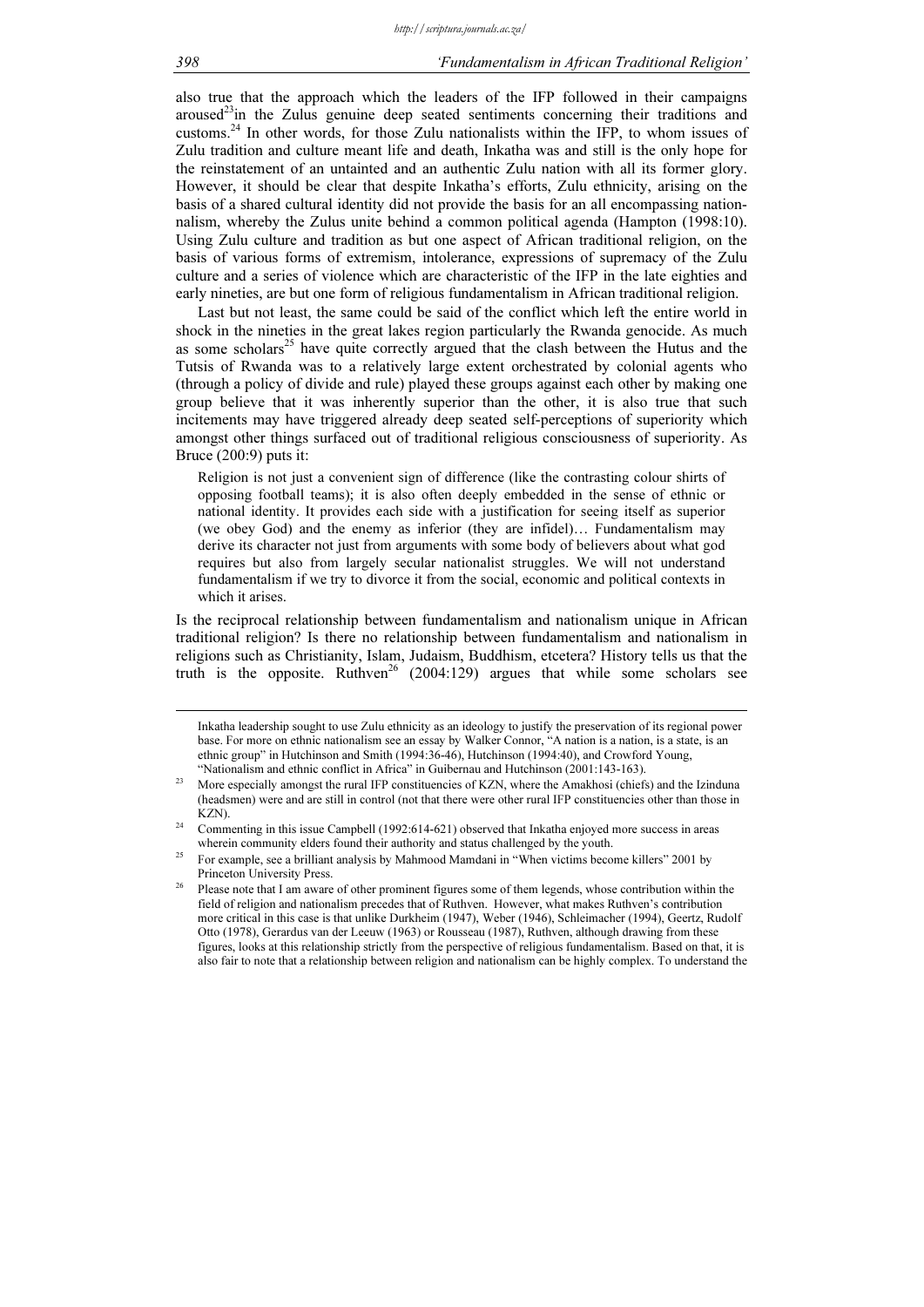fundamentalism (religious) and nationalism as rival ideologies, in America, as in Israel, the movements are often barely distinguishable. He goes further to say 'faith in the nation' though it still resonates through socially conservative, military-connected networks inside and outside the United States, has been appropriated in a symbolic sense by fundamentalists. In the same way, he argues that American fundamentalism perceive no conflict between religion and patriotism. Like their puritan predecessors, he explains, they identify America with Israel as a land covenanted to God's people on condition that they followed God's laws. Ruthven (2004:131) makes a somewhat similar observation about Islam; he argues that the Prophet Muhammad triumphed over his enemies through battle as well as by preaching. He further states that building on the Prophet's victories as well as his (The Prophet) obedience to God, his successors, the rightly guided Caliphs, conquered most of West Asia and North Africa as well as Spain. In this view, argues Ruthven (2004:131), the truth of Islam was vindicated on the plane of real time history, through historical achievement in creating what would become a great world civilization. Ruthven (2004:132), far from being counter-nationalist, as argued by some scholars and ideologists, presents the fundamentalist argument that God rewards righteousness in terms of national success and this worldly prosperity is one that chimes in well with nationalist aims. Ruthven (2004:132) on the other hand does nevertheless acknowledge the fact that theoretically fundamentalism and nationalism are sometimes seen as ideological opponents.<sup>27</sup> Having acknowledged that, Ruthven (2004:135) returns to his original position by arguing that it would be wrong to see nationalism as completely anti-religious and secular. He argues that nationalism has been permeated by religious symbols, especially in places where the core identities that came to constitute nationhood had been buttressed by religious differences. Expounding on this point he argues that different identities that made up Britain were sustained by Presbyterianism in Scotland, non-conformity in Wales, and Catholicism in Ireland, Poland and Croatia, Greece and Serbia by eastern Orthodoxy, Malaysia by Islam, Tibetan, Thailand, and Sri Lanka by Buddhism.

Apart from showing how nationalism as well as how certain nationalistic sentiments are inextricably rooted in certain religious beliefs, Ruthven (2004:153-191) goes further to explain how religious language and symbolism are being appropriated into secular language and symbolism within a number of national movements. He begins his argument with the following quote from Fyodor Dostoyevsky in The Possessed:

The object of every national movement is only the seeking for its god, who must be its god, and the faith in him as the only true one. God is the synthetic personality of the whole people taken from its beginning to its end.

Comparing the above statement with the religious sociology of Emil Durkheim who equated the sacred with the spirit of community, a projection of the communal spirit onto a supernatural, transcendental being, he argues that like religious communities, the nations are collectivities that transcend the sum of their individual parts. Like religious communities, nations bear witness to the idea that human blood must be shed in their defence – the war memorials, cenotaphs, Tombs to the Unknown Warrior that grace our cities attest to transcendental demands the nation makes of its citizens. Using extracts from an address by

depths of this complexity, see Steven Grosby, "Nationality and Religion" in Guibernau, and Hutchinson (2001:119).

On this point, Ruthven concurs with a number of other scholars, amongst them Bruce Lawrence and Abul Ala Maududi. Lawrence (1989:83) holds the view that nationalism is in essence an outcome of the industrial revolution and the progressive modernist ideologies that emerged from it. Maududi on the other hand refuses to see any links between secular forms of nationalism and religion, especially Islam.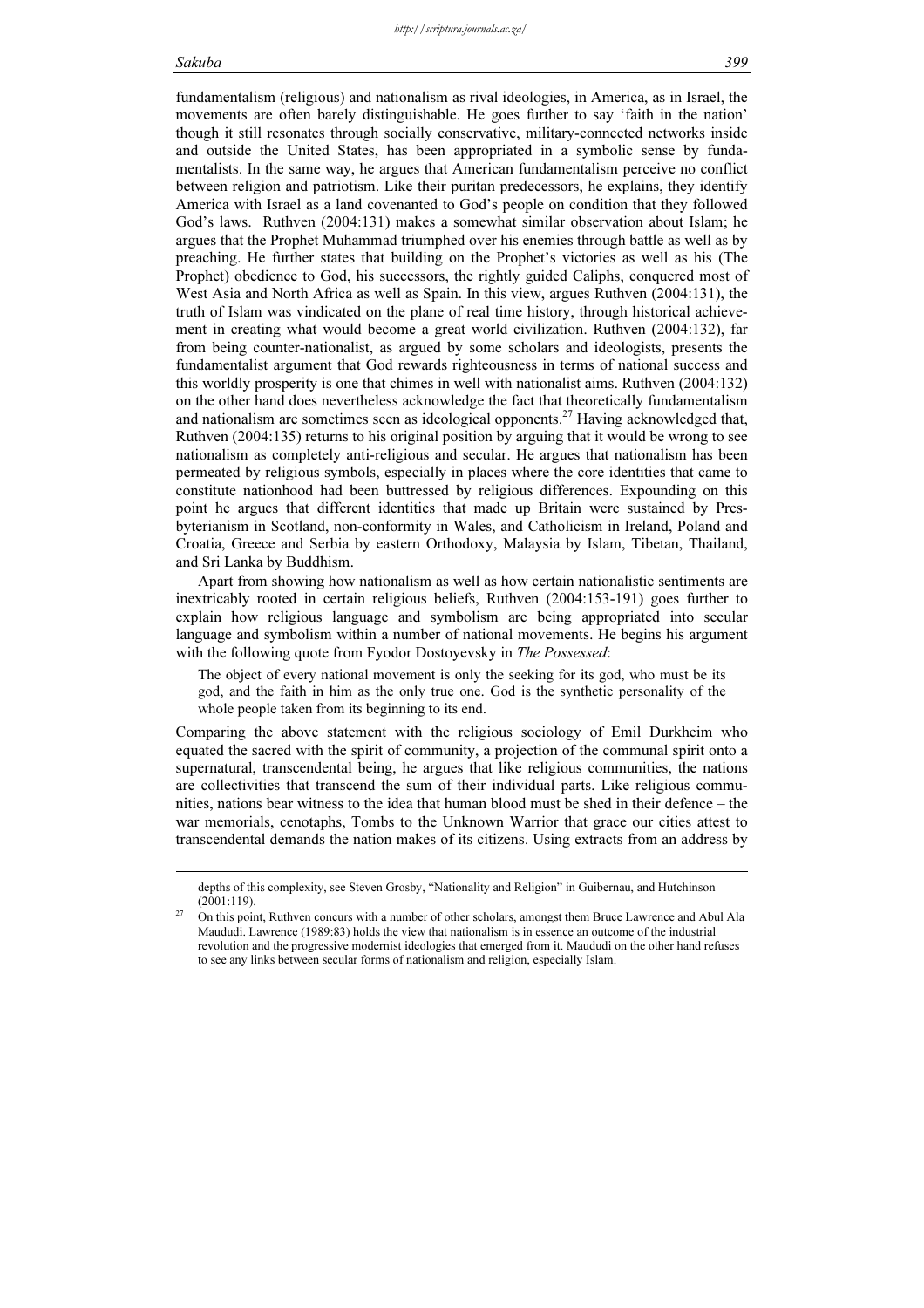the Irish patriot Padraic Pearse, architect of the 1916 rebellion against Britain made at the graveyard of an earlier nationalist, the Fenian Jeremiah O'Donovan Rossa in August 1915 as an example, Ruthven further shows how nationalists prefers religious language (such as baptism, exaltation, communion, holy, and spirit) against the empirical language of politics. Ruthven (155-168) also traces this predisposition in the way the biblical story of Exodus had and to a certain extent still has a major influence on the construction of American identities, Scottish-Irish Protestants in Ulster, Afrikaners of South Africa, and more especially present-day Jewish societies, especially those in the Diasporas.

#### Politics or Religious Fundamentalism

Can forms of religious fundamentalism in African traditional religion be the same as those of other religions such as Christianity and Islam? My answer to that question is no and I would like to explain why. Firstly, one needs to understand that the roots of the demise of African traditional religion started with two phenomena, which are both related in politics albeit in different ways, i.e. colonialism and slavery. The colonial agency with its Christian arm (the missionaries) carefully orchestrated ways and means of turning Africans against their own culture and traditional values and effectively their own religion. In this process Africans suffered and went through a great deal of humiliation<sup>28</sup> and identity crisis<sup>29</sup> which left them in a limbo. To some extent, this resulted into some form of what A.A. Phillips calls cultural cringe.<sup>30</sup> Because of this situation, one may argue that African traditional fundamentalists will always (to some extent) be cautious not to step on the toes of the masters as well as those Africans who are still in complete denial; otherwise there will be some whipping.<sup>31</sup> One can therefore argue that traditional African forms of fundamentalism should be understood within the context of the broader history of colonialism and slavery in Africa. One might argue that a lack of violence in most forms of African fundamentalistic

<sup>&</sup>lt;sup>28</sup> Three incidents in Chinua Achebe's "*Things fall apart*" offers us a clear illustration of the kind of humiliation Africans had to endure during the early days of colonialism and missionary enterprise in the African continent. The first incident is when Okwonkwo, a loyal traditionalist is humiliated, while in exile, by his son Nwoye who despite knowing his father's wishes and as well as the position his father holds in the community, went and joined the Christian religion. Even though Okwonkwo was a very proud man and would not have wanted people in the village to see him as weak, his humiliation became obvious when he actually stated that he wished Ezinma, his daughter from his second wife Ekwefi, was a man (138-140). The second incident is when the villagers gave the church authorities a piece of land in the Evil forest with the hope that the gods and the evil spirits will eventually come out and wipe out the entire Christian community. Perhaps the most humiliating part about this whole incident is that things did no go according to the villager's wishes. It seemed to them that their gods abandoned them or were weaker than the Christian god (135-137). The last humiliating incident is when Okwonkwo and a group of men with high ranking titles from the village were incarcerated and got their heads shaved by the prison guards against their will, an incident which they probably saw as degrading (175-177). This happened after a group of villagers burnt a church building in protest for the killing of a royal python by of the new convents.

<sup>&</sup>lt;sup>29</sup> Frantz Fanon (1967) offers a brilliant analysis of this in Chapter six of his book "Black skin white masks."

<sup>30</sup> "Cultural cringe, in cultural studies and social anthropology, is an internalized inferiority complex which causes people in a country to dismiss their own culture as inferior to the cultures of other countries. The Cultural Cringe is tightly connected with 'Cultural alienation', that is, the process of devaluing or abandoning one's own culture or cultural background. A person who is culturally alienated places little value on their own or host culture, and instead hungers for that of a – sometimes imposed – colonising nation" see http://en.wikipedia.org/wiki/Cultural\_cringe. For more on this term, also see Phillips, AA 2006. AA Phillips on the cultural cringe, Melbourne: Melbourne University Press.

<sup>&</sup>lt;sup>31</sup> The word whipping here is used metaphorically to refer to verbal condemnations likely to be unleashed by those who might see themselves as masters in the subject in question, as well as to remind the reader of the abuse which slaves both in Africa and in the Diaspora endured whenever they were seen as unruly and rebellious.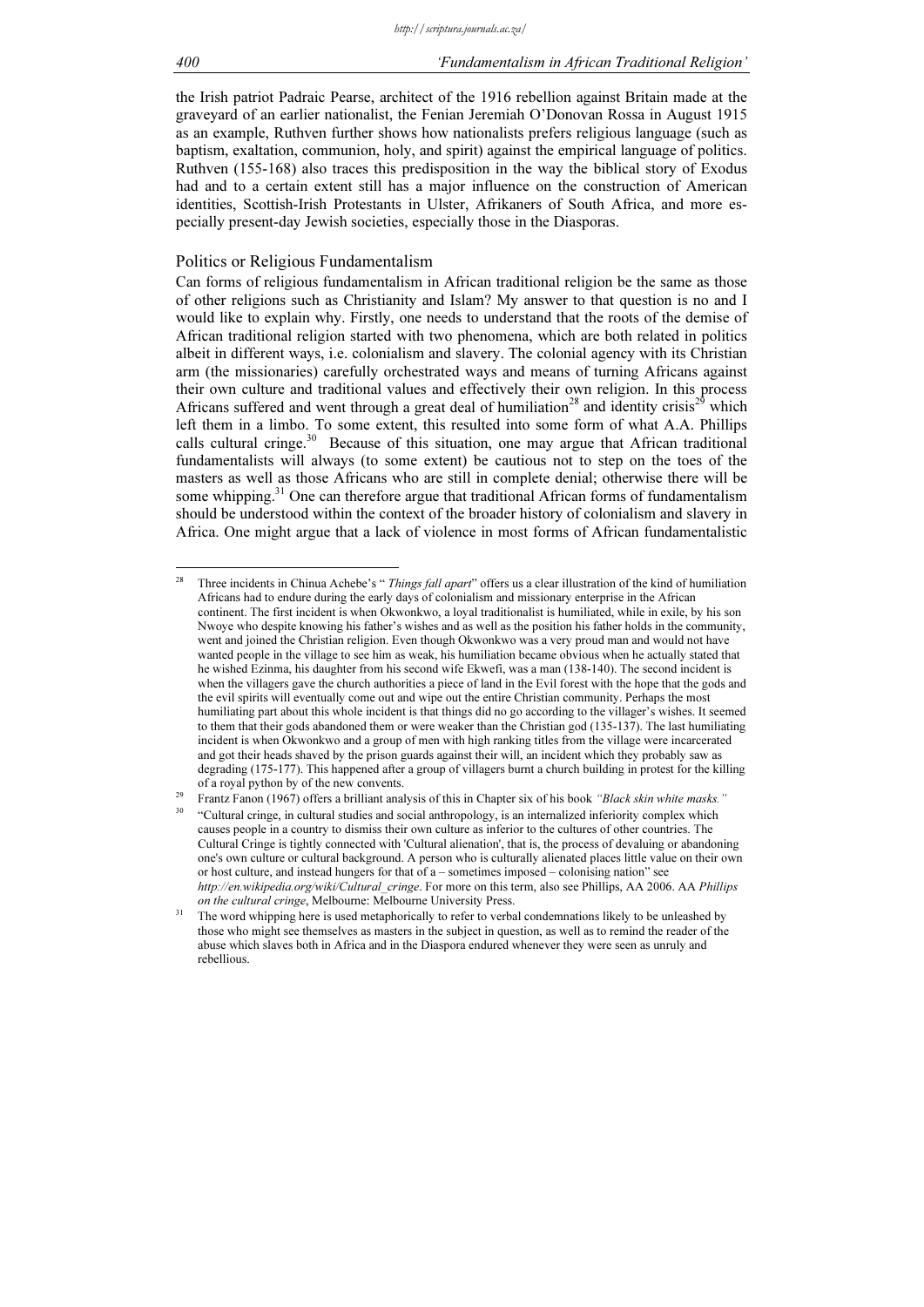tendencies may be linked to this, despite the fact that not all violence is fundamentalist and not all fundamentalists are violent (Bruce: 2000:8). This brings us to another point, which I think is very crucial for any one who wants to understand fundamentalism in Africa. That is, African traditional religious fundamentalists (besides the fact that African traditional religion finds expression in all human activities) are compelled to use political platforms and politics as appropriate channels to express their fundamentalist views albeit in disguise. In other words, while African fundamentalists can be as inflexible as fundamentalists from other religious traditions, their history does not leave them enough room for that kind of approach. In other words, a distinction such as the one which Hutchinson (1994:40) makes between 'cultural and political nationalism' does not necessarily apply in a traditional African context for there is not a clear line between culture and politics.

Apart from that there are also other existential factors which include the fact that the Western worldview (in a number of ways) is still consistently dominant in Africa. Mudimbe (1988:41-42), drawing from Eboussi-Boulaga, reminds us that even in the commitment of present-day African philosophers and social scientists, one might find, subtle and silent, the acceptance of the thesis of the Western philosophical model as a 'rationalité en acte.' Similarly African fundamentalists can not completely divorce themselves from some of the things which ultimately force them (one might argue) to betray some of their African values. For example, due to the high rate of unemployment, women are leading families 'dethroning' men from what according to tradition are leadership positions of men. Because of globalization following the introduction of money economy coupled with the culture of materialism in Africa, African fundamentalists have no choice but to be selective and accommodative in their approach. Bruce (2000:15) makes a similar observation with regards to Islam.

An irony of fundamentalism is that they often combine a commitment to a selectively imagined past with an easy facility with modern technology. Because the establishments the fundamentalists oppose control the major forms of communication and the main social institutions, the dissidents are often at the forefront of exploring alternative technologies and social structures. In Iran, the Shah controlled radio, television, the press, the army, schools and political institutions. So the ayatollah Khomeni spread his teachings by audio cassette and by loose networks created by enthusiastic supporters. Osama Bin Laden used fax machines and satellite telephones to control his international network of Islamic terrorists. The American Christian Right built its networks with computerised direct mailing list, toll-free telephones and its own Christian cable networks

#### What about the Scriptures?

The fact that there is no book of Revelation, which may be used as a code of reference in African traditional religion, may raise a number of questions. For example, some may doubt whether it is possible at all to speak of religious fundamentalism in an absence of such a code of reference. Sceptics would probably argue that for someone to be a fundamental one at least needs a code of reference to which he or she is uncompromisingly holding on. They would go further to argue that without such a code of reference, fundamentalism is not possible. At this stage, just maybe, the question we should be asking ourselves is whether it is true to say one can not be a fundamental without some allegiance to a specific code of reference. Another question which I think is worth asking at this juncture is whether there is any truth in saying that African religion lacks such a code. Responding to a question from one of the participants in a conference in at the University of the Western Cape in Cape Town, where I shared my views on this topic for the first time,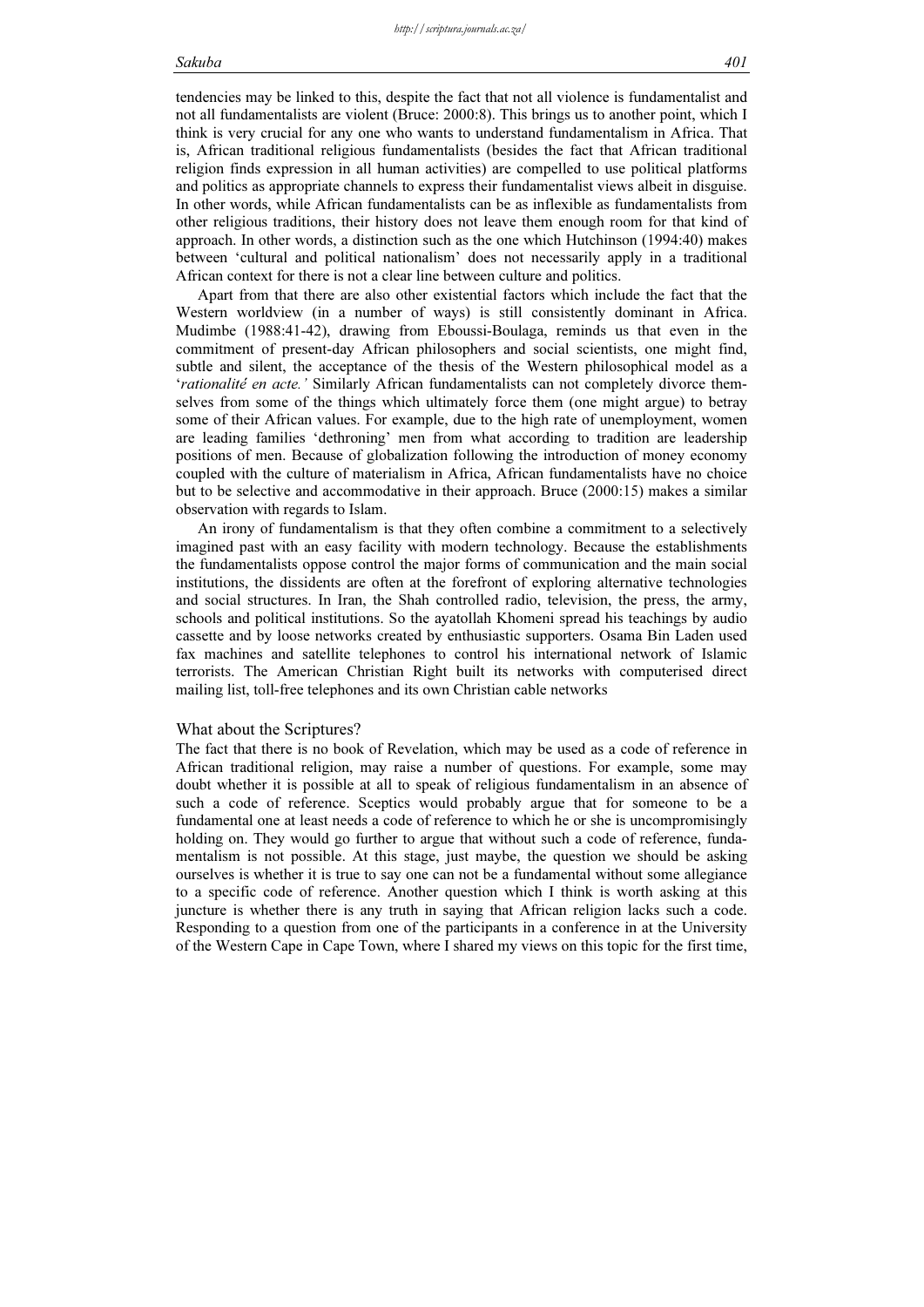I argued that in African traditional religion ancestors occupy a very crucial position. Not only are they custodians of moral values and order in their respective communities, they also play a role of being mediums of communication between God and the living. I further argued just as God spoke through His prophets, so is He doing through the ancestors, albeit in a different way. What then does this mean in terms of the question around the issue of the absence of the code of reference in African traditional religion(s)? My answer is that if ancestors are custodians of the will of Qamata (Xhosa), Modimo Sotho (Tswana), Mvelinqgangi (Zulu), Nkulunkulu (Zulu-Xhosa) on earth, surely all the wisdom that is communicated by the ancestors to the living and passed down through a long tradition of story telling can be seen as symbolic of a code of reference where God and His (sic) will is revealed.<sup>32</sup> Consider the following passage from a conversation between Akunna and Mr. Brown (a missionary) in Achebe's 'Things fall apart':

"You say there is one supreme God who made heaven and earth", said Akunna on one of Mr Brown's visits. "We also believe in Him and call Him Chukwu. He made all the world and the other gods."

"There are no other gods," said Mr Brown. "Chukwu is the only God and all others are false. You carve a piece of wood – like that one" (he pointed to the rafters from which Akunna's carved *Ikenga* hanged), "and you call it a god. But it is still a piece of wood".

"Yes," said Akunna. "It is indeed a piece of wood. The tree from which it came was made by Chukwu, as indeed all minor gods were. But he made them for His messengers so that we could approach Him through them. It is like yourself. You are the head of your church."

"No," protested Mr Brown. "The head of my church is God Himself." "I know," said Akunna, "but there must be a head in this world among men. Somebody like yourself must be the head here."

"The head of my church in that sense is in England."

"That is exactly what I am saying. The head of your church is in your country. He has sent you here as his messenger. And you have also appointed your own messengers and servants. Or let me take another example, the District Commissioner. He is sent by your king."

"They have a queen," said the interpreter on his own account.

"Your queen sends her messenger, the District Commissioner. He finds that he cannot do the work alone and so he appoints *kotma* to help him. It is the same with God, or Chukwu. He appoints the smaller gods to help Him because His work is too great for one person."

"You should not think of Him as a person," said Mr Brown. "It is because you do so that you imagine He must need helpers. And the worst thing about it is that you give all the worship to the false gods you have created."

"That is not so. We make sacrifices to the little gods, but when they fail and there is no one else to go to we go to Chukwu. It is right to do so. We approach a great man through his servants. But when his servants fail to help us, then we go to the last source of hope. We appear to give greater attention to the little gods but that is not so. We worry them more because we are afraid to worry their Master. Our fathers knew that Chukwu was the Overlord and that is why many of them gave their children the name Chukwuka – Chukwu is Supreme'."

<sup>32</sup> For more on African names of God see an index of African peoples and their names of God in Mbiti's "Concepts of God in Africa," 1970